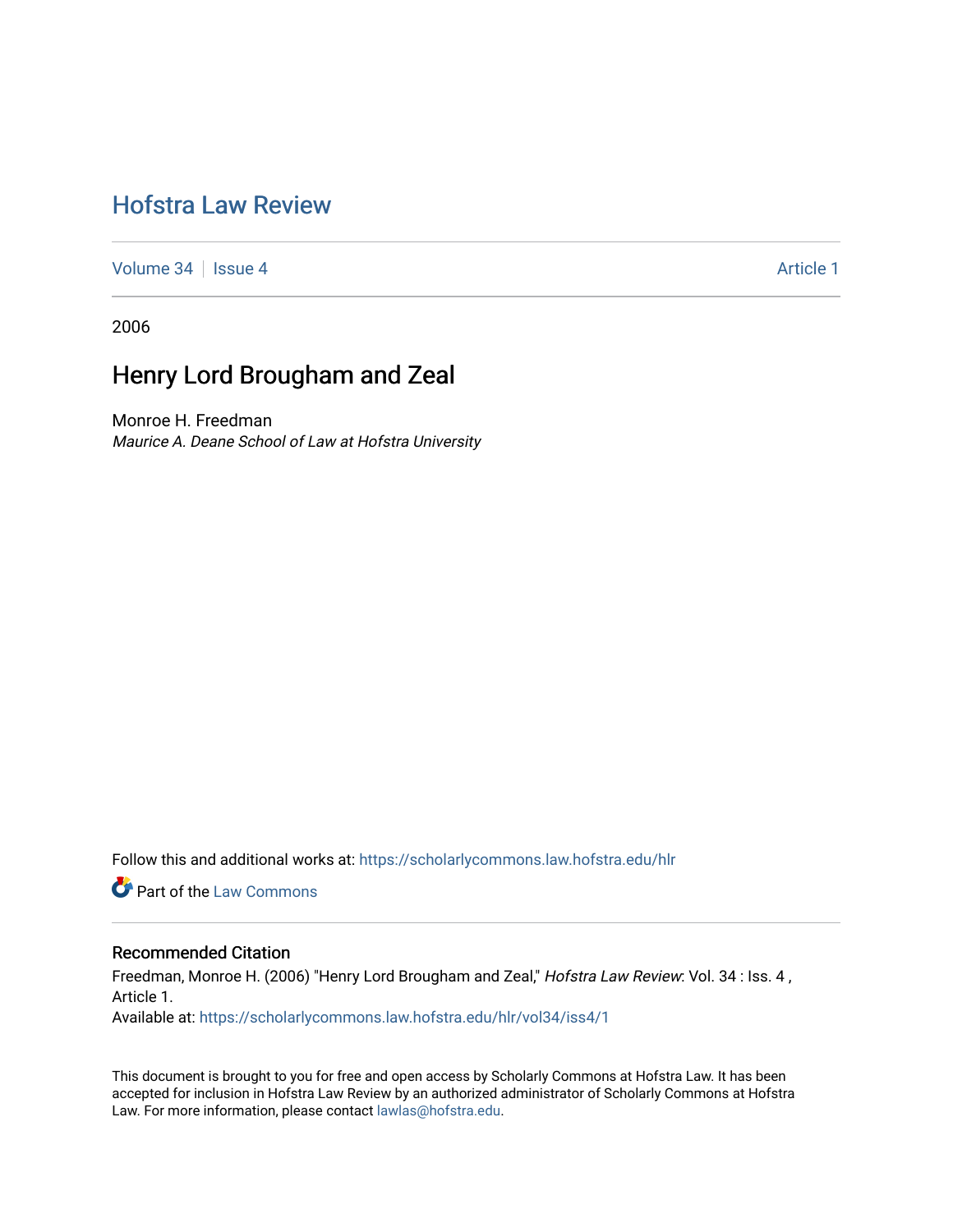# HOFSTPA **lAW** REVIEW

Volume 34, No. 4 Summer 2006

1

## HENRY LORD BROUGHAM **AND** ZEAL

## *Monroe* **H.** *Freedman\**

In a recent article, Professors Fred Zacharias and Bruce Green undertook to "reconceptualize" advocacy ethics.<sup>1</sup> In the course of that article, they rejected the ethic of zeal, and stated erroneously that Henry Lord Brougham had himself repudiated his famous statement on zealous advocacy.<sup>2</sup>

Inspired **by** Brougham almost two centuries ago, the "traditional aspiration" of zealous advocacy<sup>3</sup> remains "the fundamental principle of the law of lawyering"<sup>4</sup> and "the dominant standard of lawyerly excellence" among lawyers today.<sup>5</sup> To paraphrase the ABA's 1908

Professor of Law, Hofstra University School of Law; author, UNDERSTANDING LAWYERS' ETHICS (3d ed. 2004) (with Abbe Smith).

*<sup>1.</sup> See* Fred C. Zacharias & Bruce A. Green, *"Anything Rather Than a Deliberate and Wellconsidered Opinion "-Henry Lord Brougham, Written By Himself* 19 GEO. **J.** LEGAL. ETHICS 1221 (2006).

*<sup>2.</sup> See id.* at 2; *see also infra* note 19 and accompanying text.

<sup>3.</sup> RESTATEMENT (THIRD) OF THE LAW GOVERNING LAWYERS, § 16 cmt. d (2000).

<sup>4.</sup> GEOFFREY C. HAZARD, JR. & W. WILLIAM HODES, THE LAW OF LAWYERING: A HANDBOOK ON THE RULES OF PROFESSIONAL CONDUCT 17 (Supp. 1998). The authors wrote this five years after the Model Rules were adopted. In their third edition the authors changed the phrasing, but expressly equated "diligence" in Model Rule of Professional Conduct 1.3 with zeal, for example, referring to "the basic duty of diligence (or zealousness)." *Id.* § 6.2 (3d ed. 2001).

*<sup>5.</sup> The Zealous Lawyer: Is Winning the Only Thing?,* REP. FROM THE CENTER FOR PHIL. AND PUB. POL'Y, Winter 1984, at 1, 4; *see also* L. Ray Patterson, *Legal Ethics and the Lawyer's Duty of Loyalty,* 29 EMORY L.J. 909, 918, 947 (1980) ("The prevailing notion among lawyers seems to be that the lawyer's duty of loyalty to the client is the first, the foremost, and, on occasion, the only duty of the lawyer."). *Accord* CHARLES W. WOLFRAM, MODERN LEGAL ETHICS **580** & n.84 (1986) (citing *In re* Griffiths, 413 U.S. 717, 724 n.1, (1973)). *See also* RESTATEMENT (THIRD) OF THE LAW GOVERNING LAWYERS, § 16 cmt. d (2000).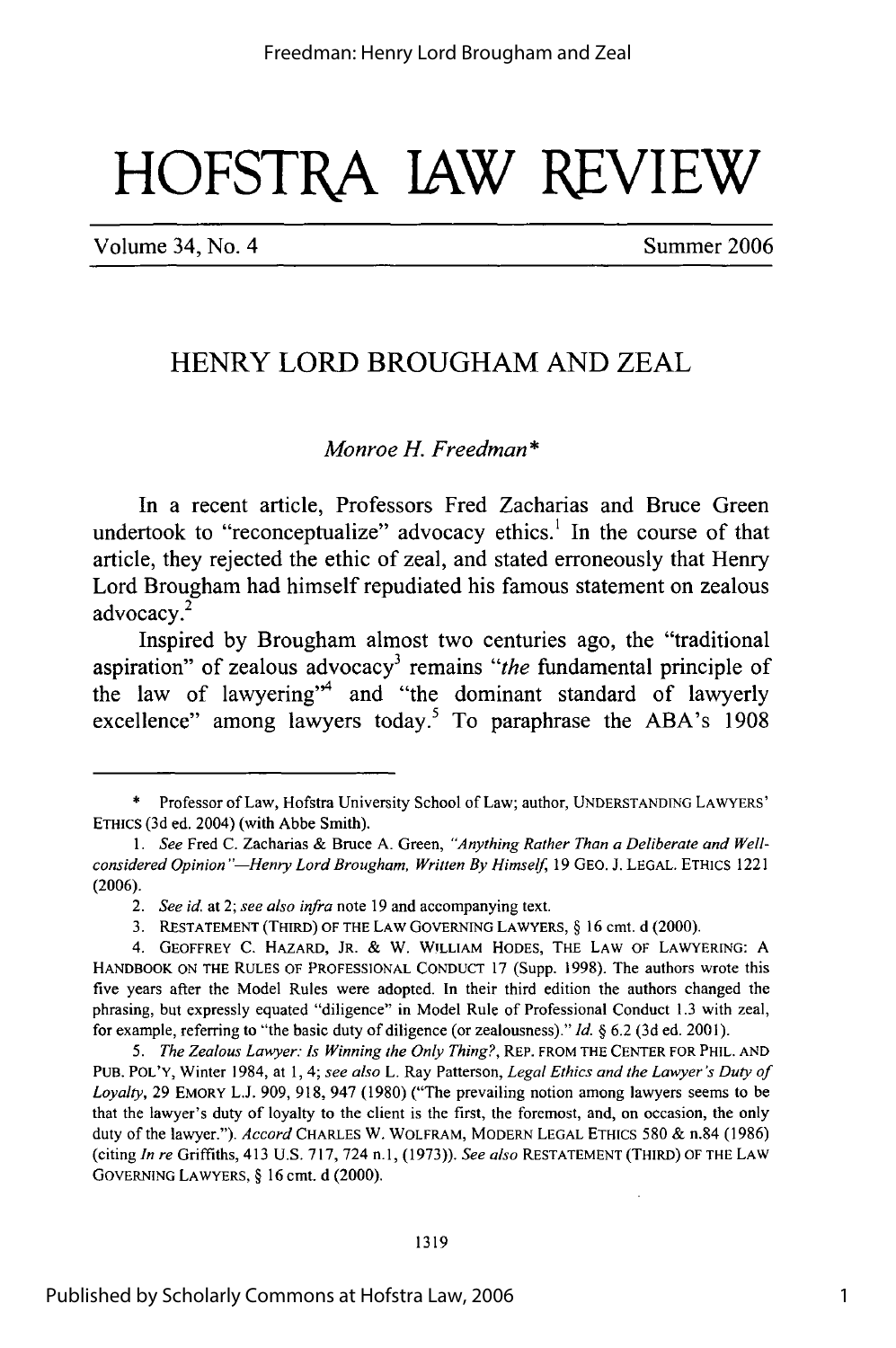1320

### *HOFSTRA LAW REVIEW*

Canons of Professional Ethics, the ethic of zeal requires that the lawyer give entire devotion to the interests of the client, warm dedication in the maintenance and defense of the client's rights, and the exertion of the lawyer's utmost learning and ability.<sup>6</sup> Moreover, contrary to a suggestion by Zacharias and Green, neither Brougham nor anyone else has ever suggested that there are no lawful limits on zealous advocacy.<sup>7</sup>

To understand why the claim of repudiation by Brougham is false, the historical context of Brougham's statement on advocacy is critical. In 1820, Queen Caroline had been charged with adultery by George IV. Her conviction would have resulted in her divorce from the King and the loss of her title.

In his opening statement on behalf of the Queen at her trial, Brougham delivered a fearsome threat-or, as he described it afterwards, a "menace." As Brougham explained in his autobiography, this threat was "neither more nor less than impeaching the king's own title, by proving that he had forfeited the crown."<sup>8</sup> The ground for the King's expulsion from the throne was that "[h]e had married a Roman Catholic... while heir-apparent," and such a marriage is "declared by the Act of Settlement to be a forfeiture of the crown, *'as* if *he were* naturally dead."<sup>9</sup> Therefore, to drive his threat home, Brougham had prefaced it by threatening that, if exposure of the King's illicit marriage were necessary to protect the Queen, he would not "hesitate one moment in the fearless discharge of [that] paramount duty."<sup>10</sup>

Brougham's threat was particularly potent because of the dangerous social and political unrest at the time.<sup>11</sup> Many members of the army, like a large proportion the English people, enthusiastically favored the Queen over the King, and one cavalry regiment vowed that they would "fight up to their knees in blood for their queen."<sup>12</sup> Other troops mutinied, and in daily demonstrations by mobs of people, "the soldiers showed plain signs of being with the multitude  $\dots$ <sup>13</sup>Also, there were nights of mob

*<sup>6.</sup> See* **CANONS** OF **PROFESSIONAL ETHICS** Canon **8 (1908).**

*<sup>7.</sup> See, e.g.,* Monroe H. Freedman, *Henry Lord Brougham, Written by Himself,* **19 GEO. J. LEGAL** ETHICS, **1213** n.6 **(2006).** *See also* MONROE H. **FREEDMAN &** ABBE SMITH, **UNDERSTANDING** LAWYERS' **ETHICS** §§ 4.01-4.12, at **71-127 (3d** ed. 2004).

<sup>8.</sup> HENRY LORD BROUGHAM, THE LIFE AND TIMES OF HENRY LORD BROUGHAM, WRITTEN BY HIMSELF **II,** at **309 (1871).**

*<sup>9.</sup> Id.* at **309-10.**

**<sup>10.</sup>** *Id.* at 309,n.\*.

*<sup>11.</sup> See* id. at **307-10;** *see also* FLORA FRASER, THE UNRULY QUEEN: THE **LIFE** OF **QUEEN** CAROLINE **382-83 (1996).**

<sup>12.</sup> BROUGHAM, *supra* note **8,** at **307.**

**<sup>13.</sup>** *Id.* at **308.**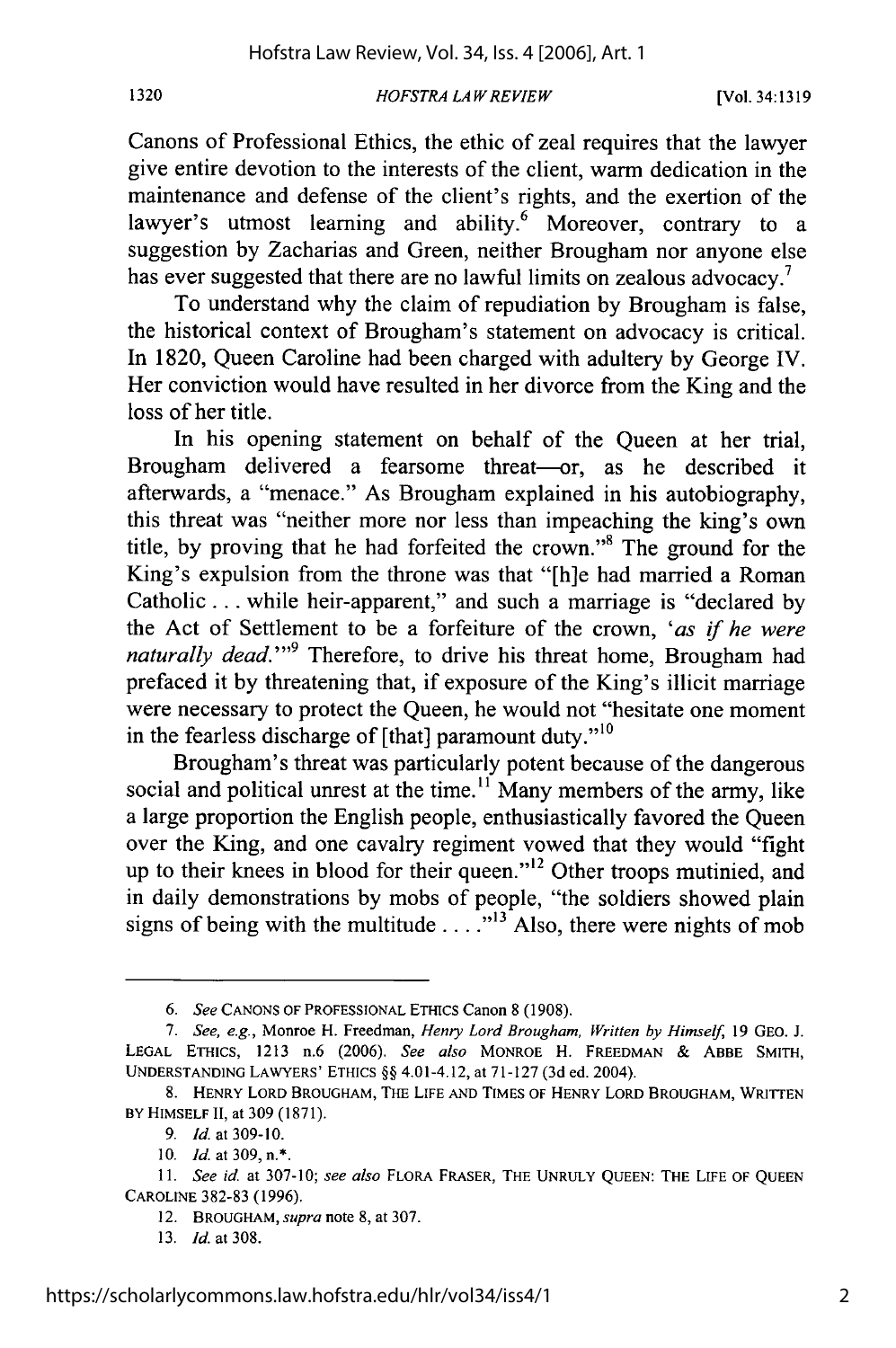*BROUGHAMAND ZEAL*

violence against the residences of the King's ministers and intimates.<sup>14</sup> In Brougham's own view, if it had become necessary to carry out his threat, it could have meant that "civil war was inevitable."<sup>15</sup>

In the face of Brougham's threat, the charges against the Queen were subsequently dropped. Thus, Brougham successfully engaged in a classic case, and perhaps our earliest example, of what we now call graymail. The term refers to a threat by a criminal defendant to reveal, in the course of the defense, information that is harmful or embarrassing to the government, in order to induce the government to drop the charges.

Referring to that historical context, Brougham later remarked that his statement had been a "menace," rather than "a deliberate and wellangidered opinion.<sup>116</sup> What Brougham meant, in context, was that he had not been making a dispassionate legal argument, but, rather, that he had been leveling a threat of what today we call graymail. As he explained:

I was prepared, *in case of necessity,* that is, in case the Bill passed the Lords, to do two things-first, to resist it in the Commons *with the country at my back;* but next, if need be, to dispute the King's title .... What I said was fully understood by Geo. IV. [and others], and I am confident it would have prevented them from pressing the Bill beyond  $\alpha$  certain point.<sup>1</sup>

Thus, the fact that Brougham's statement had been delivered as a "menace" was precisely what made it so powerful and that, at the same time, demonstrated just how far a lawyer should be prepared to go on behalf of a client. In short, the statement itself constituted the ultimate in zealous advocacy.

Moreover, Brougham's autobiography makes it clear that he never repudiated his famous declaration. Writing half a century after having delivered his graymail threat, Brougham proudly reiterated and defended that statement, with modifications that did not diminish either its substance or its force. As his final assessment of his role in the matter, Brougham wrote: "On looking back to that time of anxiety [and] serious hazards[,]... I feel that I had nothing wherewith to reproach myself $\ldots$ <sup>18</sup>

<sup>14.</sup> *See FRASER,* supra *note* 11, at 382.

**<sup>15.</sup>** BROUGHAM, *supra* note 8, at **311.**

**<sup>16.</sup>** WILLIAM FORSYTH, THE HISTORY OF LAWYERS: **ANCIENT AND** MODERN 380 n.1 (The Lawbook Exch., Ltd. 1996) (1875) (quoting Henry Lord Brougham).

**<sup>17.</sup>** *Id.* at 380-81 **n.1.**

<sup>18.</sup> BROUGHAM, supra note 8, at 315-16.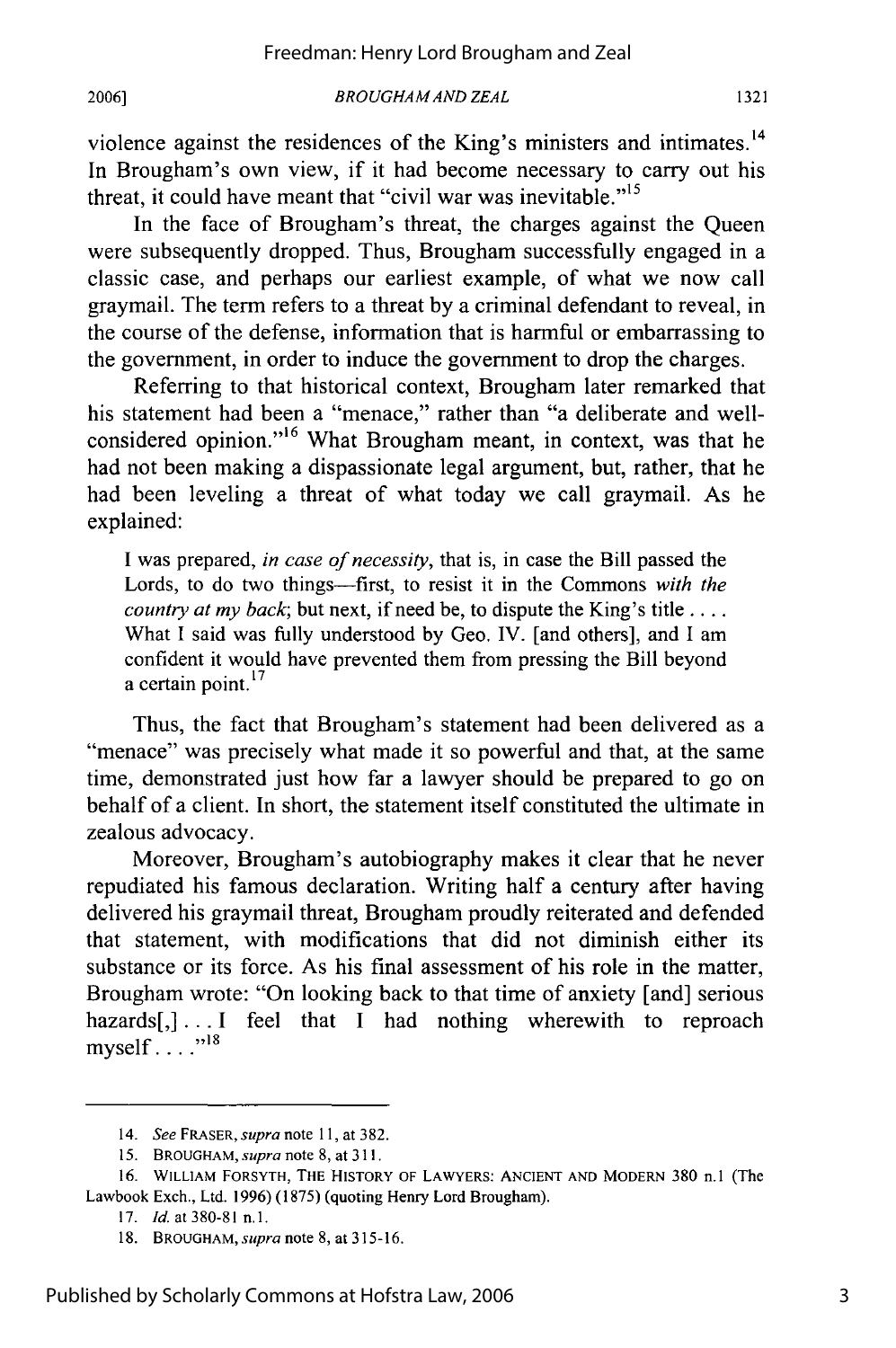#### *HOFSTRA LAWREV1EW* **1322** [Vol. 34:1319

Thus, only by ignoring the historical context of Brougham's statement, as well as ignoring Brougham's justification of his statement in his autobiography fifty years later, could one say that Brougham ever repudiated his statement by calling it a menace rather than a deliberate and well-considered legal argument. This was truly a case in which Brougham's very actions gave added power and meaning to his words, and those words have understandably reverberated in lawyers' ethics for almost two centuries.

Zacharias and Green subsequently added a second contention, which is a quibble over a phrase. It relies on insignificant differences between Brougham's statement at the trial, in 1820, and a variation of the statement in his autobiography, in  $1871$ <sup>19</sup> In the statement at the trial, he said:

[A]n advocate, in the discharge of his duty, knows but one person in all the world, and that person is his client. To save that client by all means and expedients, and at all hazards and costs to other persons, and, amongst them, to himself, is his first and only duty; and in performing this duty he must not regard the alarm, the torments, the destruction which he may bring upon others. Separating the duty of a patriot from that of an advocate, he must go on reckless of the consequences, though it should be his unhappy fate to involve his country in  $\frac{20}{20}$ 

And in his autobiography, fifty years later, he rendered it this way:

[A]n advocate, by the sacred duty which he owes his client, knows, in the discharge of that office, but one person in the world, THAT CLIENT AND NONE OTHER. To save that client by all expedient means-to protect that client at all hazards and costs to all others, and among others to himself-is the highest and most unquestioned of his duties; and he must not regard the alarm, the suffering, the torment, the destruction, which he may bring upon any other. Nay, separating even the duties of a patriot from those of an advocate, and casting them, if need be, to the wind, he must go on reckless of the consequences, if his fate it should unhappily be, to involve his country in confusion for his client's protection!

The changes, obviously, are stylistic—the addition of capital letters and an exclamation point, and some variations in phrasing-but the

*<sup>19.</sup> See* Zacharias & Green, supra note 1, at 1224.

<sup>20. 2</sup> TRIAL OF QUEEN CAROLINE 3 (1821).

<sup>21.</sup> BROUGHAM, *supra* note 8, at 311 n.\*.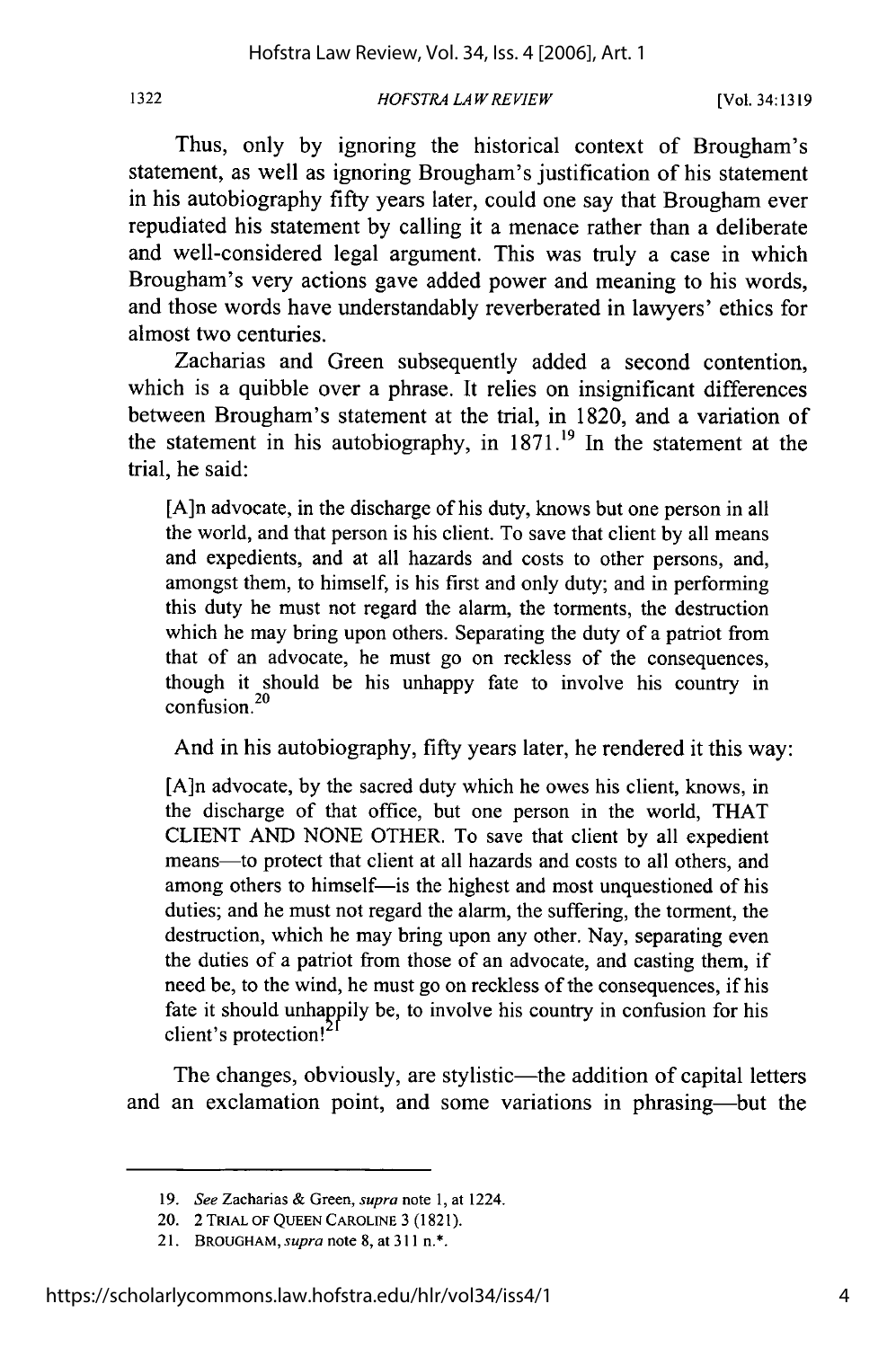**2006]**

sense remains the same. What Zacharias and Green do, however, is to take one variation in phrasing out of context.

In 1820, Brougham said that "an advocate... knows but one person in all the world, and that person is his client. To save that client, by all means and expedients, and at all hazards and costs to other persons.., is his first and only duty. .. **."** The variation in 1871 was: "[A]n advocate... knows... but one person in the world, THAT CLIENT AND NONE OTHER. To save that client... at all hazards and costs to all others **...** is the highest and most unquestioned of his duties."

Ignoring the full context and substance of the second quotation, and disregarding the capital letters that Brougham added for emphasis, Zacharias and Green have fastened on the phrase, "the highest and most unquestioned of his duties." $22$  This implies, they say, that Brougham "recognized the existence of secondary duties."<sup>23</sup> Well, yes. But what of it? As I stated at the outset, no one—not Brougham nor anyone else has ever suggested that zealous advocacy is not limited by duties imposed by law. Can anyone seriously believe that Brougham's reference to "the highest and most unquestioned of his duties" means that he repudiated his statement on zealous advocacy?

Ironically, when Zacharias and Green claim that Brougham repudiated his famous statement, their principal reliance is on a 1907 book by a lawyer named John Dos Passos.<sup>24</sup> Yet Dos Passos himself made a declaration in the same book that is strikingly similar to Brougham's. Dos Passos wrote:

The one saving attribute for the lawyer, and through him of society, is *fidelity to the client.* Fidelity is the saving salt of human nature, and ennobles whatever it touches....

It is not the exception, but the rule, for the lawyer to surrender his whole mental, intellectual, and physical power to his client's cause. There are no sacrifices which he will not make, and no dangers that he will not incur, to advance the success of his employment.<sup>25</sup>

<sup>22.</sup> Zacharias & Green, *supra* note 1, at 1224.

<sup>23.</sup> *Id.*

<sup>24.</sup> See id. at 1223 (citing JOHN R. DOS PASSOS, THE AMERICAN LAWYER: AS HE WAS-As **HE** Is-As **HE** CAN BE 142-43 (Fred B. Rothman & Co. 1986) (1907)).

<sup>25.</sup> Dos PASSOS, *supra note* 24, at 121. To be sure, Dos Passos recognizes that the lawyer is also duty-bound to obey the law. *See id.* at **127.** Again, this does not in any way contradict Brougham's (or my) ideal of zealous advocacy.